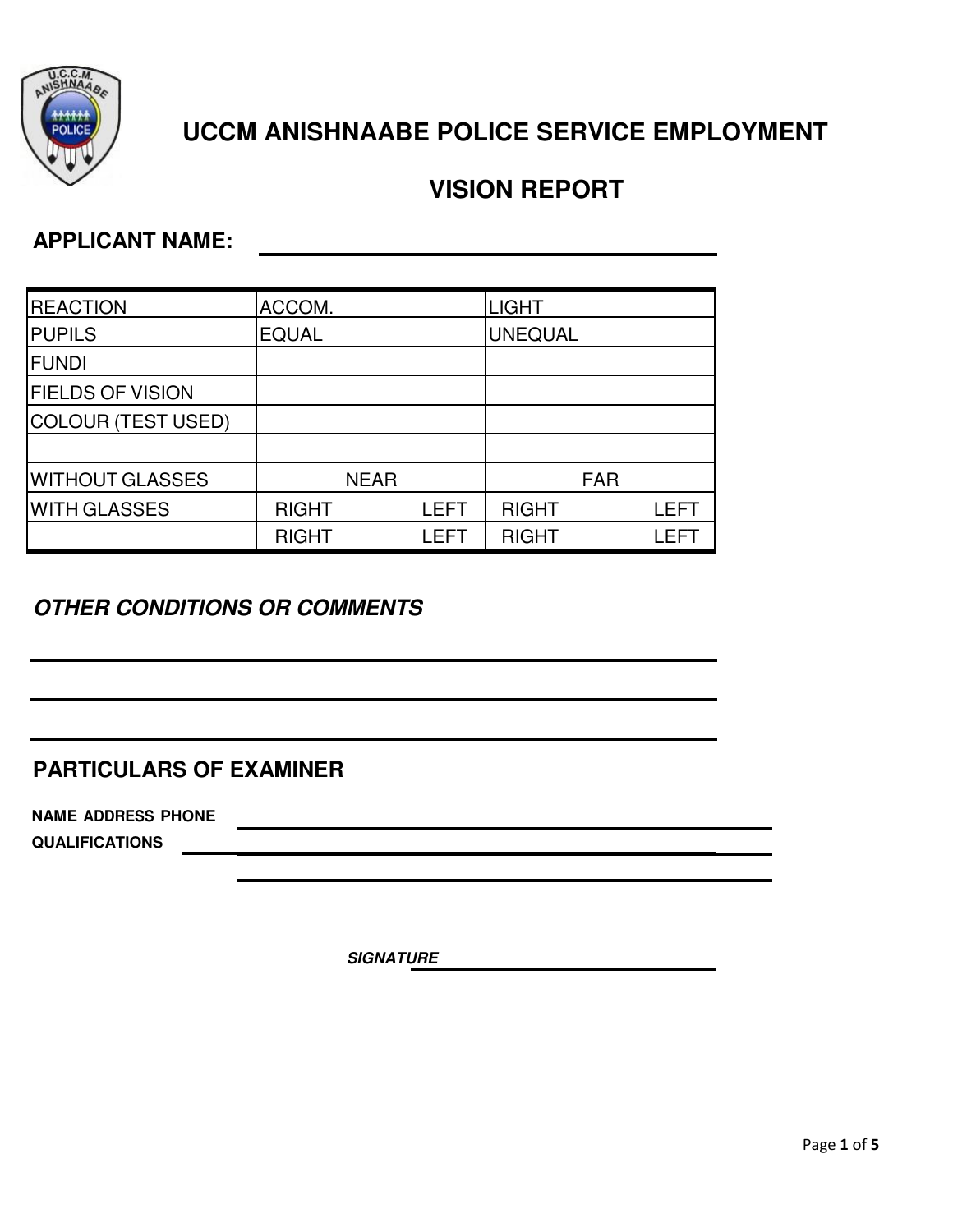

## **UCCM ANISHNAABE POLICE SERVICE EMPLOYMENT**

## **HEALTH EXAMINATION REPORT**

#### **CONSENT**

**I, hereby consent to the release of the information** 

**gathered in respect of this medical examination to the Anishinabek Police Servcie to be used** 

**for the purpose of assisting in determining suitability for employment.** 

| <b>Position Applied For</b>    |                  | <b>Today's Date:</b>         |                     |
|--------------------------------|------------------|------------------------------|---------------------|
|                                |                  | Year $\_\_$<br>Month _______ | <b>Day</b>          |
|                                |                  |                              |                     |
| <b>Male</b><br>Sex:            | Female           | Date of Birth:               |                     |
|                                |                  | Month ______<br>Year ______  | $Day$ <sub>——</sub> |
| Surname:                       |                  | <b>Given Names:</b>          |                     |
|                                |                  |                              |                     |
| <b>Address</b>                 | <b>City/Town</b> | <b>Postal Code</b>           | <b>Telephone</b>    |
|                                |                  |                              |                     |
|                                |                  |                              |                     |
| <b>Family</b><br><b>Doctor</b> | <b>Address</b>   |                              | <b>Telephone</b>    |
|                                |                  |                              |                     |
|                                |                  |                              |                     |
|                                |                  |                              |                     |
|                                |                  |                              |                     |
| Witness:                       |                  | Signature:                   |                     |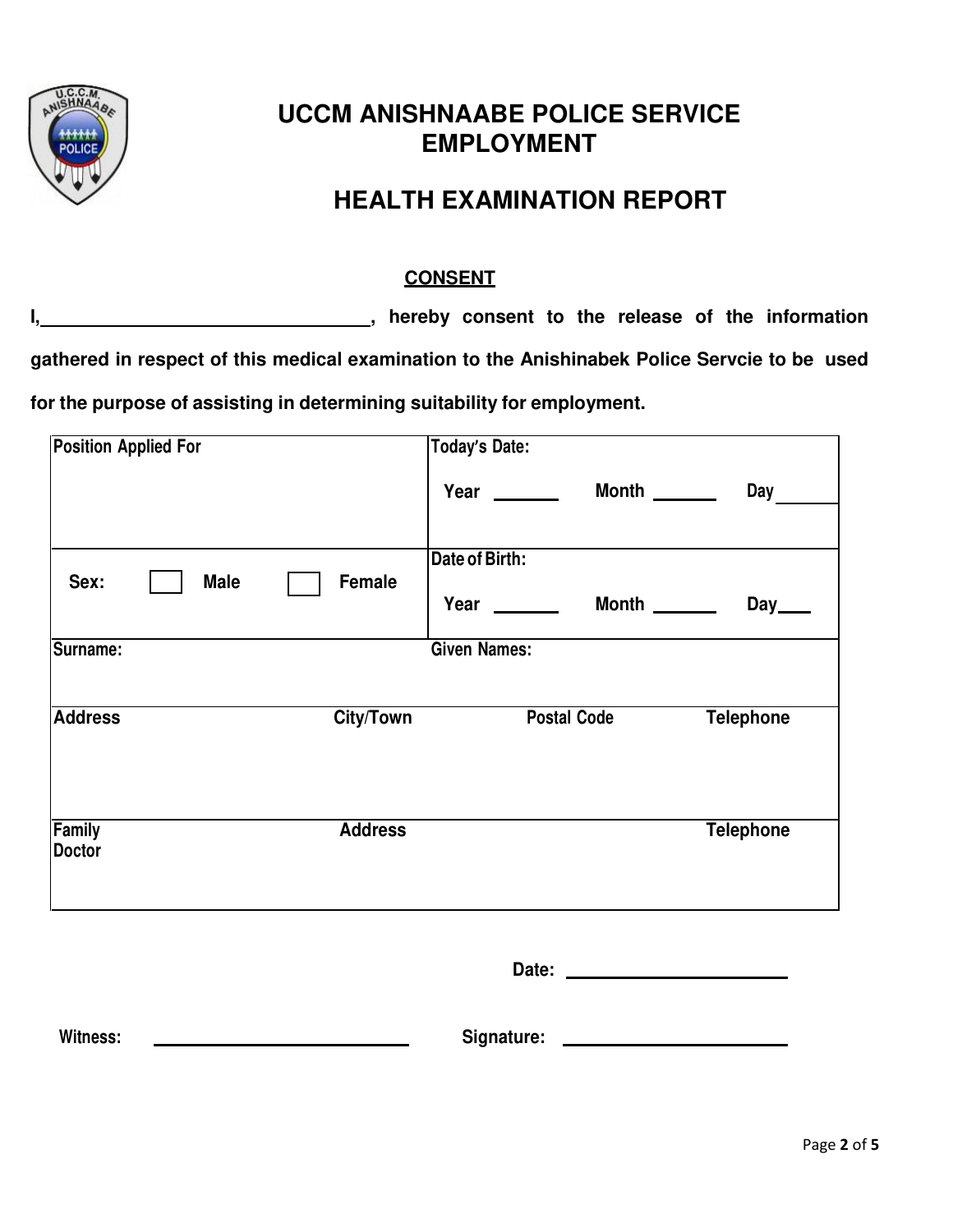#### **Personal History**

| Spouse                                                                                                              |                    |                        |                            |                        |                     |                                           |
|---------------------------------------------------------------------------------------------------------------------|--------------------|------------------------|----------------------------|------------------------|---------------------|-------------------------------------------|
| Children (Number and State of Health)                                                                               |                    |                        |                            |                        |                     |                                           |
| <b>Military Services</b><br>Yes                                                                                     | No                 |                        | <b>Disability Pension</b>  |                        | Yes                 | No                                        |
| Immunization                                                                                                        |                    |                        |                            |                        |                     |                                           |
|                                                                                                                     |                    |                        |                            |                        |                     |                                           |
| <b>TB Skin</b><br>Date of Last Test<br>Yes<br>No                                                                    |                    | Result                 | Chest x-ray                | Yes<br>No              | Date of Last One    | Reason                                    |
|                                                                                                                     |                    |                        | <b>Past Health History</b> |                        |                     |                                           |
| Past Illness (including Childhood Illnesses, High Blood Pressure, Heart Disease, Diabetes, Thyroid Disease, Cancer) |                    |                        |                            |                        |                     |                                           |
|                                                                                                                     |                    |                        |                            |                        |                     |                                           |
| Operations                                                                                                          |                    |                        |                            |                        |                     |                                           |
|                                                                                                                     |                    |                        |                            |                        |                     |                                           |
| <b>Accidents</b>                                                                                                    |                    |                        |                            |                        |                     |                                           |
|                                                                                                                     |                    |                        |                            |                        |                     |                                           |
| Hospitalizations                                                                                                    |                    |                        |                            |                        |                     |                                           |
|                                                                                                                     |                    |                        |                            |                        |                     |                                           |
| Allergies                                                                                                           |                    |                        |                            |                        |                     |                                           |
|                                                                                                                     |                    |                        |                            |                        |                     |                                           |
| Medications (Prescription - Other)                                                                                  |                    |                        |                            |                        |                     |                                           |
|                                                                                                                     |                    |                        |                            |                        |                     |                                           |
|                                                                                                                     |                    |                        |                            |                        |                     |                                           |
|                                                                                                                     | Yes                | <b>Habits</b><br>No    |                            | Quantity               |                     |                                           |
| Cigarettes - Tobacco                                                                                                |                    |                        |                            |                        |                     |                                           |
| <b>Hard Drugs</b>                                                                                                   |                    |                        |                            |                        |                     |                                           |
| Alcohol                                                                                                             |                    |                        |                            |                        |                     |                                           |
| Coffee/Tea                                                                                                          |                    |                        |                            |                        |                     |                                           |
|                                                                                                                     |                    |                        | <b>Family History</b>      |                        |                     |                                           |
| Mother<br><b>REAT</b>                                                                                               | IOH <sub>OCK</sub> |                        | Mother<br><b>Calgation</b> | <b>CREA</b>            |                     | Mother<br><b>ICAL BOOK</b><br><b>CREA</b> |
| Tuberculosis                                                                                                        |                    | Epilepsy               |                            | Skin Disorder          |                     |                                           |
| <b>Diabetes</b>                                                                                                     |                    | <b>Blood Disorders</b> |                            | <b>Kidney Diseases</b> |                     |                                           |
| Cancer                                                                                                              | Asthma             |                        |                            |                        | High Blood Pressure |                                           |
| Nervous Disorders                                                                                                   |                    | Hay Fever              |                            | <b>Heart Disease</b>   |                     |                                           |
| Glaucoma                                                                                                            |                    | Alcoholism             |                            |                        |                     |                                           |

Other Details : (include other Diseases)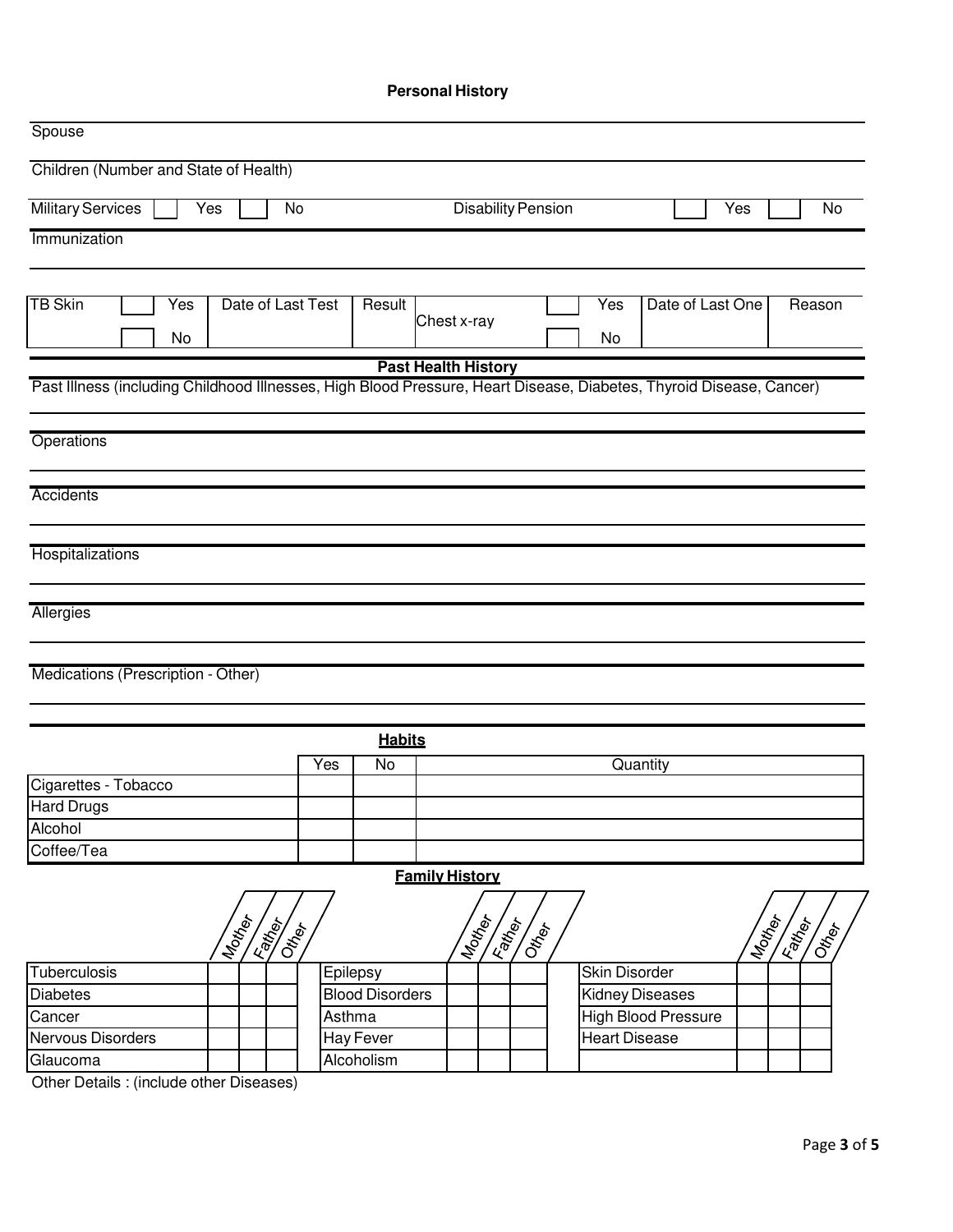## **Health History (Continued) Functional Enquiry**

| Current Health Status<br>А.                                             | Goodor     | <b>Bad</b>                                                                                                         |  |
|-------------------------------------------------------------------------|------------|--------------------------------------------------------------------------------------------------------------------|--|
| B. Are you suffering from<br>or under treatment for<br>any disease now? | Yes<br>INo | Name:                                                                                                              |  |
|                                                                         | Yes        | C. Do you have a pre-existing illness or injury that would prevent you from doing the essential duties of the job? |  |

D. Do you now or have you ever suffered from any of the following

No

|                                     | Yes | <b>No</b> |                                   | Yes | <b>No</b> |                                                         | Yesl | <b>No</b> |
|-------------------------------------|-----|-----------|-----------------------------------|-----|-----------|---------------------------------------------------------|------|-----------|
| Recent Change in Weight             |     |           | Allergy to Drugs                  |     |           | Constipation-Diarrhea                                   |      |           |
| Recent Fatigue or Weakness          |     |           | Anemia - Blood Conditions         |     |           | Bloody or Black Bowel Movement                          |      |           |
| Head Injury or Concussion           |     |           | Breast Problems - Lumps           |     |           | Haemorrhoids                                            |      |           |
| <b>Fainting Spells or Dizziness</b> |     |           | <b>Night Sweats</b>               |     |           | Hernia or Rupture                                       |      |           |
| Epilepsy or Convulsions             |     |           | Chronic Cough                     |     |           | Kidney or Bladder Trouble                               |      |           |
| Frequent Headaches                  |     |           | Coughing - Mucus or Blood         |     |           | Infections, or Stones                                   |      |           |
| Migraine                            |     |           | Lung Disease i.e TB, Pneumonia    |     |           | Frequently Passing Water                                |      |           |
| Ear Aches or Infections             |     |           | Bronchitis, Emphysema             |     |           | Pain - Burning Discharge                                |      |           |
| Ear Noises or Deafness              |     |           | Shortness of Breath               |     |           | Urine - Bloody or Discolored                            |      |           |
| Eye Irritation or Infection         |     |           | Palpitations                      |     |           | Neck or Back injury or Pain                             |      |           |
| Serious Eye Problems                |     |           | <b>Heart Trouble</b>              |     |           | Low Back Pain                                           |      |           |
| <b>Vision Problems</b>              |     |           | Chest Pain - Pressure - Tightness |     |           | Varicose Veins - Phlebitis                              |      |           |
| Nose or Throat Problems             |     |           | Swelling of the Ankles            |     |           | Numbness or Tingling                                    |      |           |
| <b>Frequent Nose Bleeds</b>         |     |           | Rheumatic or Scarlet Fever        |     |           | <b>Rheumatism or Arthritis</b>                          |      |           |
| Sinus Trouble                       |     |           | Ulcers - Stomach Trouble          |     |           | Other Joint or Muscle Problems                          |      |           |
| Frequent Colds/Sore Throats         |     |           | Indigestion - Nausea - Vomiting   |     |           | Foot Problems                                           |      |           |
| <b>Tooth or Gum Trouble</b>         |     |           | <b>Vomiting Blood</b>             |     |           | Problems Sleeping                                       |      |           |
| Skin Rashes; Itchiness,             |     |           | Liver Trouble - Jaundice          |     |           | Nervous Trouble Breakdowns                              |      |           |
| Skin - Moles - Tumor                |     |           | Abdominal Pain                    |     |           | <b>Menstrual Problems</b>                               |      |           |
| Hives - Hay Fever Asthma            |     |           | <b>Bowel Trouble</b>              |     |           | Have You Any Restriction on<br><b>Physical Activity</b> |      |           |

Explain "yes" answers